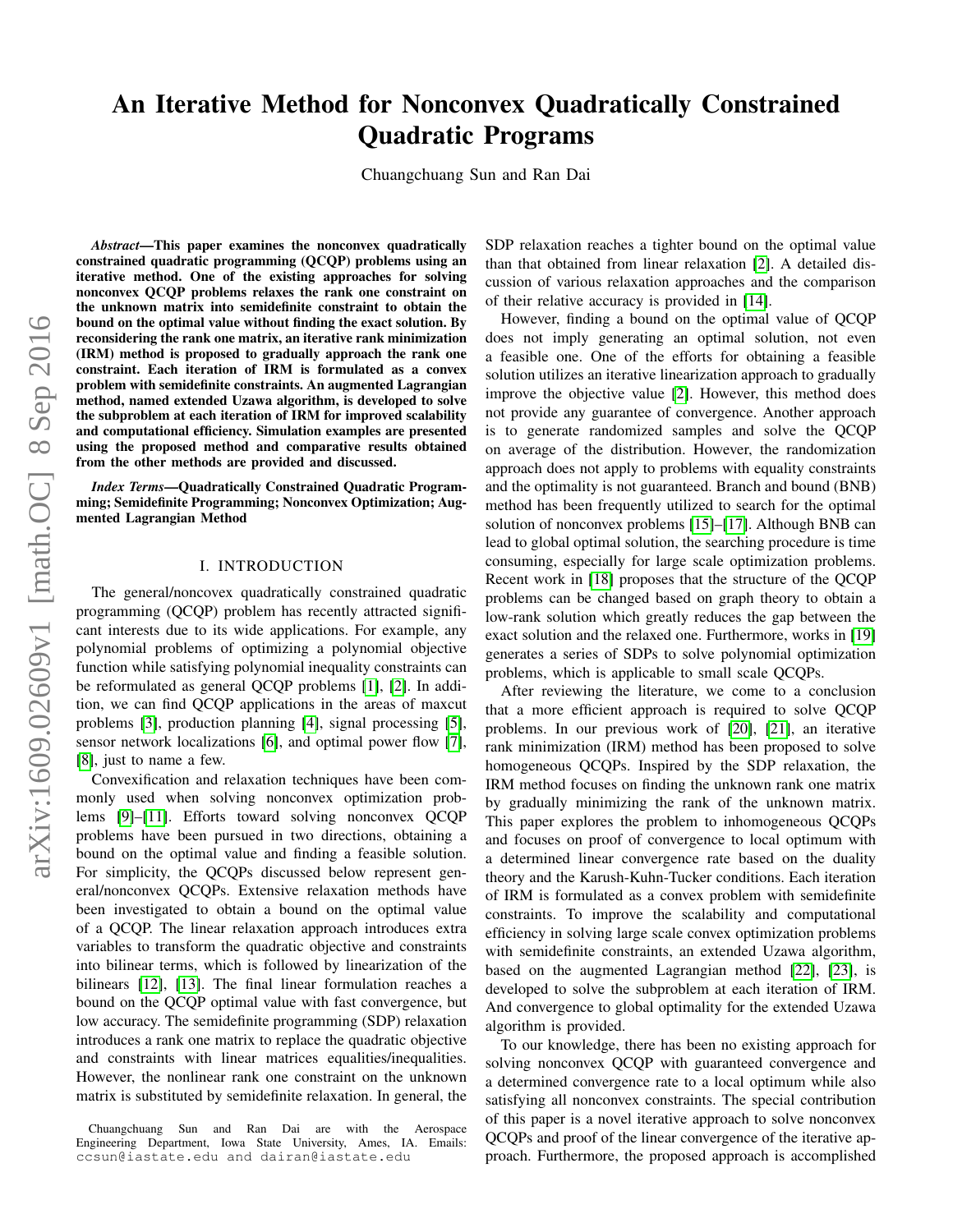by solving each iteration via a scalable and computationallyefficient extended Uzawa algorithm.

In the following, the QCQP formulation is introduced in §II. The IRM method is discussed in §III with linear convergence rate and local optimality proof. In §IV, the extended Uzawa algorithm for solving large scale SDPs is introduced and its convergence analysis is discussed. Simulation examples are presented in §V to verify the effectiveness of the proposed methods. We conclude the paper with a few remarks in §VI.

## II. PROBLEM FORMULATION

A general homogeneous QCQP problem can be expressed in the form of

<span id="page-1-0"></span>
$$
J = \min \mathbf{x}^T Q_0 \mathbf{x}
$$
 (2.1)  
s.t. 
$$
\mathbf{x}^T Q_j \mathbf{x} \le c_j, \forall j = 1, ..., m,
$$

where  $\mathbf{x} \in \mathbb{R}^n$  is the unknown vector to be determined,  $Q_j \in \mathbb{S}^n$ ,  $j = 0, \ldots, m$ , is an arbitrary symmetric matrix, and  $c_i \in \mathbb{R}, j = 1, \ldots, m$ . Inhomogeneous QCQPs with linear terms can be reformulated as homogeneous ones by defining an extended vector  $\tilde{\mathbf{x}} = [\mathbf{x}^T, t]^T$  as well as a new quadratic constraint  $t^2 = 1$  [\[5\]](#page-6-4). Since  $Q_j$ ,  $j = 0, \ldots, m$ , are not necessarily positive semidefinite, problem in [\(2.1\)](#page-1-0) is generally classified as nonconvex and NP-hard, requiring global search for its optimal solution. Without loss of generality, the following approach to solve nonconvex QCQP problems focuses on homogeneous QCQPs.

## III. AN ITERATIVE APPROACH FOR NONCONVEX QCQPS

## *A. The Lower Bound on the Optimal Value of QCQPs*

In order to solve the nonconvex QCQP in [\(2.1\)](#page-1-0), the semidefinite relaxation method is firstly introduced to find a tight lower bound on the optimal objective value. By applying interior point method, the relaxed formulation can be solved via a SDP solver [\[24\]](#page-6-21). After introducing a rank one positive semidefinite matrix  $X = xx^T$  and substituting the rank one constraint by a positive semidefinite constraint,  $X \succeq \mathbf{x} \mathbf{x}^T$ , the relaxed formulation is written as

$$
J = \min_{X} \langle X, Q_0 \rangle \tag{3.2}
$$

<span id="page-1-1"></span>
$$
s.t. \langle X, Q_j \rangle \leq c_j, \ \forall \ j = 1, \dots, m, \ X \in \mathbb{S}^n_+,
$$

where  $\mathbb{S}_+$  denotes a positive semidefinite matrix and ' $\langle \cdot \rangle$ ' denotes the inner product of two matrices, i.e.,  $\langle A, B \rangle =$ **trace**( $A^T B$ ). The semidefinite constraint relaxes the original formulation in [\(2.1\)](#page-1-0), which generally yields a tighter lower bound on the optimal value of [\(2.1\)](#page-1-0) than the one obtained from linearization relaxation technique [\[14\]](#page-6-12). Therefore, by reformulating the problem of  $(2.1)$  in the form of  $(3.2)$ , we obtain lower bound on the optimal value of [\(2.1\)](#page-1-0). However, the relaxation method will not yield optimal solution of the unknown variables x. Compared to the original formulation in [\(3.2\)](#page-1-1), the only difference of the relaxation approach is that the rank one constraint on matrix  $X$  is excluded. In order to obtain the optimal solution of x, we reconsider the rank one constraint on matrix  $X$  and propose an IRM approach to gradually reach the constraint.

### *B. Iterative Rank Minimization Approach*

Satisfying rank one constraint,  $X = xx^T$ , for a unknown matrix  $X$  is computationally complicated. The direct method is to examine eigenvalues of the matrix. When only one eigenvalue is nonzero, it can be claimed that the rank of the matrix is one. However, for a unknown matrix  $X \in \mathbb{S}^n$ , there is no straight way to examine its eigenvalues before it is determined. Although heuristic search methods have been used to minimize the rank of symmetric or asymmetric matrix, they cannot guarantee that the rank of the final matrix is one [\[25\]](#page-6-22), [\[26\]](#page-6-23).

Based on the fact that when the rank of a matrix is one, it has only one nonzero eigenvalue. Therefore, instead of making constraint on the rank, the focus is on constraining the eigenvalues of X such that the  $n-1$  smallest eigenvalues of X are all zero. The eigenvalue constraints on matrices have been used for graph design [\[27\]](#page-6-24) and are applied here for rank minimization. Before addressing the detailed IRM approach, necessary observations that will be used subsequently in the approach are provided first.

Proposition 1. *For a nonzero positive semidefinite matrix,*  $X \in \mathbb{S}_{+}^{n}$ , it is a rank one matrix if and only if  $rI_{n-1}$  –  $V^T X V \succeq 0$ , where  $r = 0$ ,  $I_{n-1}$  is an identity matrix with  $dimension \t n - 1$ *, and*  $V \in \mathbb{R}^{n \times (n-1)}$  *are the eigenvectors corresponding to the*  $n - 1$  *smallest eigenvalues of*  $X$ *.* 

*Proof:* Assume the eigenvalues(nonnegative) of X are sorted in descending orders in the form of  $[\lambda_n, \lambda_{n-1}, \ldots, \lambda_1]$ . Since the Rayleigh quotient of an eigenvector is its associated eigenvalue, then  $rI_{n-1} - V^T X V$  is a diagonal matrix with diagonal elements set as  $[r - \lambda_{n-1}, r - \lambda_{n-2}, \ldots, r - \lambda_1].$ Therefore the  $n - 1$  smallest eigenvalues of X are all zero if and only if  $rI_{n-1} - V^T X V \succeq 0$  and  $r = 0$ . Then X is a rank one matrix.

From the above discussion, we will substitute the rank one constraint,  $X = xx^T$ , by the semidefinite constraint,  $rI_{n-1} - V^T X V \succeq 0$ , where  $r = 0$  and  $V \in \mathbb{R}^{n \times (n-1)}$  are the eigenvectors corresponding to the  $n - 1$  smallest eigenvalues of X. However, before we solve X, we cannot obtain the exact  $V$  matrix, thus an iterative method is proposed to gradually minimize the rank of  $X$ . At each step  $k$ , we will solve the following semidefinite programming problem formulated as

<span id="page-1-2"></span>
$$
J = \min_{X_k, r_k} \langle X, Q_0 \rangle + w^k r_k \qquad (3.3)
$$
  
s.t. 
$$
\langle X, Q_j \rangle \le c_j, \ \forall \ j = 1, \dots, m
$$

$$
r_k I_{n-1} - V_{k-1}^T X_k V_{k-1} \succeq 0, \ X_k \succeq 0
$$

where  $w^k > 1$  is a weighting factor for  $r_k$  in kth iteration and  $V_{k-1}$  are the eigenvectors corresponding to the  $n-1$  smallest eigenvalues of X solved at previous iteration  $k - 1$ . At each step, we are trying to optimize the original objective function and at the same time minimize the newly introduced parameter r such that when  $r = 0$ , the rank one constraint on X is satisfied. Meanwhile, since  $X_k$  is constrained to be positive semidefinite, the term  $V_{k-1}^T X_k V_{k-1}$  is positive semidefinite as well, which implies that the value of  $r_k$  is nonnegative in order to satisfy  $r_k I_{n-1} - V_{k-1}^T X_k V_{k-1} \succeq 0$  in [\(3.3\)](#page-1-2). The above approach is repeated until  $r_k \leq \epsilon$ , where  $\epsilon$  is a small threshold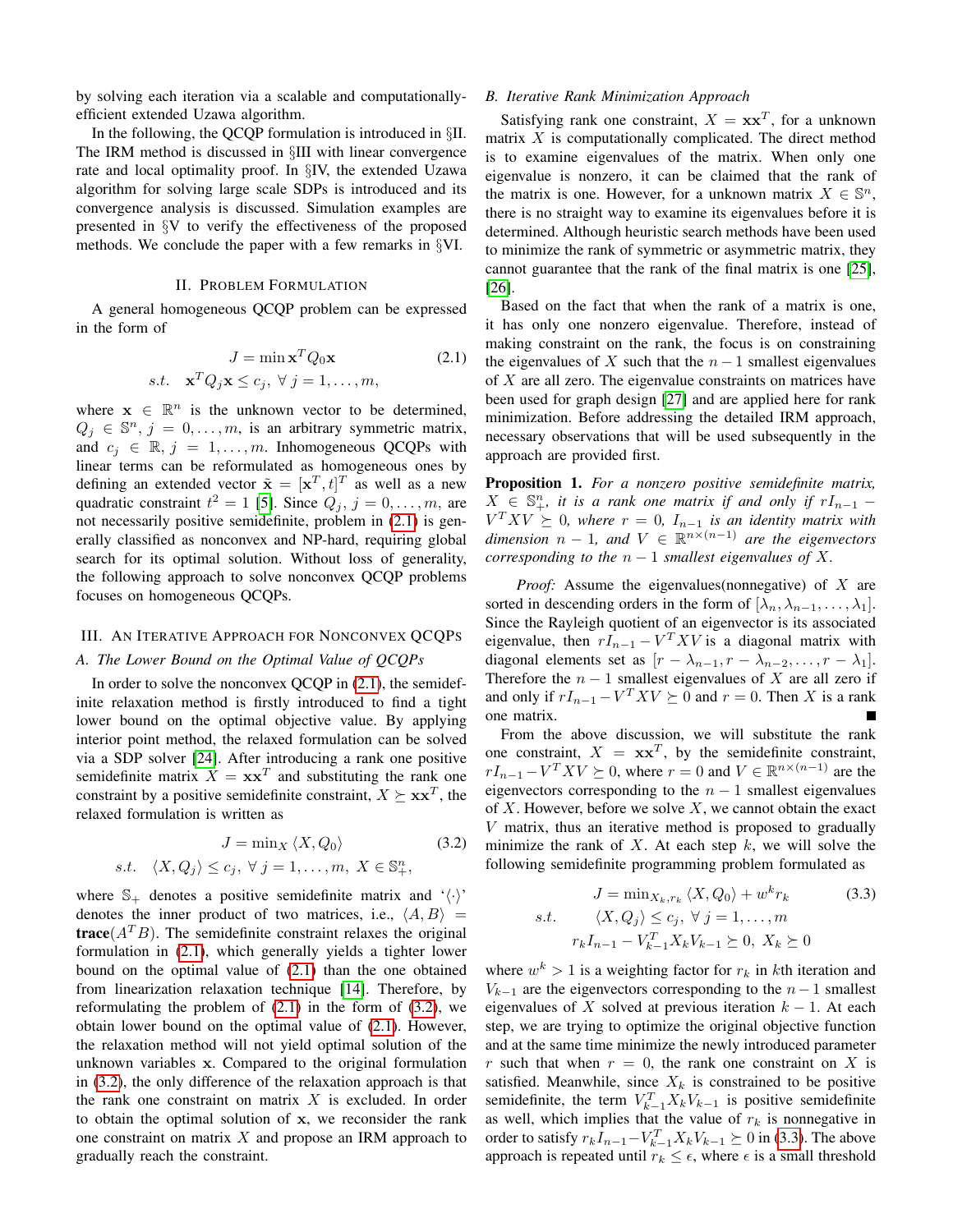for stopping criteria. Once the rank one matrix  $X$  is obtained, the optimal solution of x is determined by  $\mathbf{x} = \sqrt{\lambda_n} \mathbf{v}$ , where  $\lambda_n \in \mathbb{R}$  is the largest eigenvalue of X and  $\mathbf{v} \in \mathbb{R}^n$  is the corresponding eigenvector. The IRM algorithm is summarized below.

Algorithm: Iterative Rank Minimization **Input:** Parameters  $Q_0, Q_j, c_j, w, j = 1, \ldots, m$ **Output:** Unknown rank one matrix  $X$  and unknown state vector x begin 1) **initialize** Set  $k = 0$ , solve [\(3.2\)](#page-1-1) to find  $X_0$  and obtain  $V_0$  from  $X_0$ , set  $k = k + 1$ 2) while  $r_k > \epsilon$ 3) Solve problem [\(3.3\)](#page-1-2) and obtain  $X_k$ ,  $r_k$ 4) Update  $V_k$  from  $X_k$ 5)  $k = k + 1$ 6) end while 7) Find x from X end

Different from the nonlinear programming (NLP) method [\[28\]](#page-6-25) which can be applied to solve nonconvex QCQP problems, the IRM algorithm above does not require initial guess of the unknown variables. Furthermore, except the newly introduced variable  $r_k$ , there are no additionally introduced unknown variables in the formulation. This simple procedure can be easily implemented for any nonconvex QCQP problems. Further analysis of the convergence properties of IRM with a determined linear rate is discussed below.

## *C. Convergence of IRM Algorithm*

**Proposition 2.**  $\lim_{k\to+\infty} r_k = 0$  *with linear rate in the IRM algorithm if the problem formulated in [\(3.3\)](#page-1-2) is feasible.*

*Proof:* The Lagrangian of [\(3.3\)](#page-1-2) is constructed as  $\mathcal{L} =$  $\langle X_k, Q_0 \rangle + w^k r_k + \sum_{j=1}^m \lambda_j (\langle X_k, Q_j \rangle - c_j) - \langle S_1, r_k \mathbf{I}_{n-1} V_{k-1}^T X_k V_{k-1} \rangle - \langle S_2, X_k \rangle$ , where  $\lambda_j \in \mathbb{R} > 0, j = 1, \dots, m$ ,  $S_1 \in \mathbb{S}^{n-1}_+$  and  $S_2 \in \mathbb{S}^n_+$  are the Lagrangian dual multipliers. The dual function is then expressed as  $g_k(\lambda, \mu, S_1, S_2)$  =  $\inf_{X_k, r_k} \mathcal{L}(X_k, r_k, \lambda, S_1, S_2)$ . Consequently, the dual problem is built as,

<span id="page-2-0"></span>
$$
J = \min_{\lambda, S_1, S_2} - \sum_{j=1}^{m} \lambda_j c_j
$$
(3.4)  
s.t.  $Q_0 + \sum_{j=1}^{m} \lambda_j Q_j + V_{k-1} S_1 V_{k-1}^T - S_2 = \mathbf{0}$   
 $w^k - \mathbf{trace}(S_1) = 0$   
 $\lambda_j \ge 0, S_1 \ge \mathbf{0}, S_2 \ge \mathbf{0}, \forall j = 1, ..., m.$ 

It is obvious that the problem described in [\(3.3\)](#page-1-2) is convex. Moreover, it can be verified that the Slater's conditions are satisfied, which leads to the conclusion that the strong duality holds. Thus, at the optimal solution points of iteration k and  $k + 1$ , denoted as  $(X_k^*, r_k^*, \lambda_k^*, (S_1^*)_k, (S_2^*)_k)$  and  $(X_{k+1}^*, r_{k+1}^*, \lambda_{k+1}^*, (S_1^*)_{k+1}, (S_2^*)_{k+1})$ , the objective value of the primal problem equals to that of the dual problem, then  $\langle X_k^*, \overline{Q_0} \rangle + w^k r_k^* = - \sum_{j=1}^m (\lambda_j^*)_k c_i = g_k$  and  $\langle X^*_{k+1}, Q_0 \rangle + w^{k+1} r^*_{k+1} = - \overline{\sum_{j=1}^{m}} (\lambda^*_j)_{k+1} c_j = g_{k+1}.$  Since the optimization problem in [\(3.3\)](#page-1-2) is assumed to be feasible, the dual problem in [\(3.4\)](#page-2-0) is bounded and matrix  $X_k$  is finite. Then in the above two equations, subtracting one from the other yields  $\lim_{k \to +\infty} (wr_{k+1}^* - r_k^*) =$  $\lim_{k \to +\infty} \frac{(g_{k+1}-g_k)-\langle X^*_{k+1}-X^*_{k},Q_0\rangle}{w^k}$  = 0, ∀w > 1. Since  $r^* = 0, r_{k+1}^* > 0, r_k^* > 0, \text{ and } 0 < \frac{1}{w} < 1, \text{ then}$  $\lim_{k \to +\infty} \frac{|r_{k+1}^{*} - r^{*}|}{|r_{k}^{*} - r^{*}|}$  $\frac{r_{k+1}-r}{|r_k^*-r^*|} = \frac{1}{w}$ . The above equation indicates that  $r_k^*$  converges to  $r^*$  linearly and  $w^k r_k^*$  is non-increasing.

**Proposition 3.**  $X_k$  *converges to a local optimal solution*  $X^*$ *in the IRM method.*

*Proof:* When  $\lim_{k\to\infty} r_k = 0$ , the semidefinite con-straint in [\(3.3\)](#page-1-2) will become  $\lim_{k \to \infty} -V_k^T X_{k+1} V_k \geq$ **0.** For a semidefinite matrix  $X_{k+1} \geq 0$ , it leads to  $\lim_{k\to\infty} V_k^T X_{k+1} V_k = 0$ . Since the above equation is a similarity transformation and as known before,  $V_k \in \mathbb{R}^{n \times (n-1)}$ and  $X_{k+1} \in \mathbb{S}^n_+$ , it implies that the rank of  $X_k$  is no more than one when  $k$  approaches infinity. Hence we have  $\lim_{k\to\infty} V_{k}^T X_k V_k = 0$ . Subtracting  $\lim_{k\to\infty} V_k^T X_k V_k$  from  $\lim_{k \to \infty} V_k^T X_{k+1} V_k$  yields  $\lim_{k \to \infty} V_k^T (X_{k+1} - X_k) V_k = 0$ . As  $X_k$  is a positive semidefinite matrix with a rank of no more than one, one can get  $\lim_{k\to\infty} X_{k+1} = \alpha X_k$ , where  $\alpha \in \mathbb{R}$ . The above relationship indicates that  $V_k$  is constant when  $k \to \infty$  since  $X_k$  and  $\alpha X_k$  share the same eigenvectors. Consequently, with a fixed  $V_k$ , the subproblem will converge to a local optimum.

## IV. AN EXTENDED UZAWA ALGORITHM FOR CONVEX **OPTIMIZATION**

Each iteration of IRM method requires to solve a convex optimization problem with linear matrix inequalities (LMIs). For large scale QCQPs, the performance of the convex optimization solver determines the scalability and computational capability of the proposed IRM method. However, existing convex optimization solvers, such as SeDuMi [\[29\]](#page-6-26) and SDPT3 [\[30\]](#page-6-27), are time consuming and not applicable to large scale convex problems, especially to problems with a dimension larger than 100 and multiple LMIs. Therefore, an extended Uzawa algorithm is developed here to solve the convex optimization problem at each iteration of IRM.

The Uzawa algorithm is originally introduced to solve concave problems [\[31\]](#page-6-28). When strong duality holds for a primal-dual problem, the optimal solution is the saddle point of the Lagrangian. Therefore, Uzawa algorithm is applied to iteratively approach the saddle point of the Lagrangian. Work in [\[32\]](#page-6-29) has applied Uzawa algorithm to matrix completion problems with linear scalar/vector constraints. An extended Uzawa algorithm is developed here for convex problems with both scalar and LMI constraints.

To make it general, we consider the following convex optimization problem,

<span id="page-2-1"></span>
$$
J = \min_{x} f_0(\mathbf{x})
$$
 (4.5)  
s.t.  $f_i(\mathbf{x}) \le 0, i = 1, ..., N,$   
 $\mathcal{A}_j(\mathbf{x}) \le \mathbf{0}, j = 1, ..., J,$ 

where  $\mathbf{x} \in \mathbb{R}^n$  are the unknown variables,  $f_i(\mathbf{x}) \in \mathbb{R}$ ,  $i =$  $0, ..., N$ , are convex functions and  $\mathcal{A}_j(\mathbf{x}) \in \mathbb{S}^{n_j}, j =$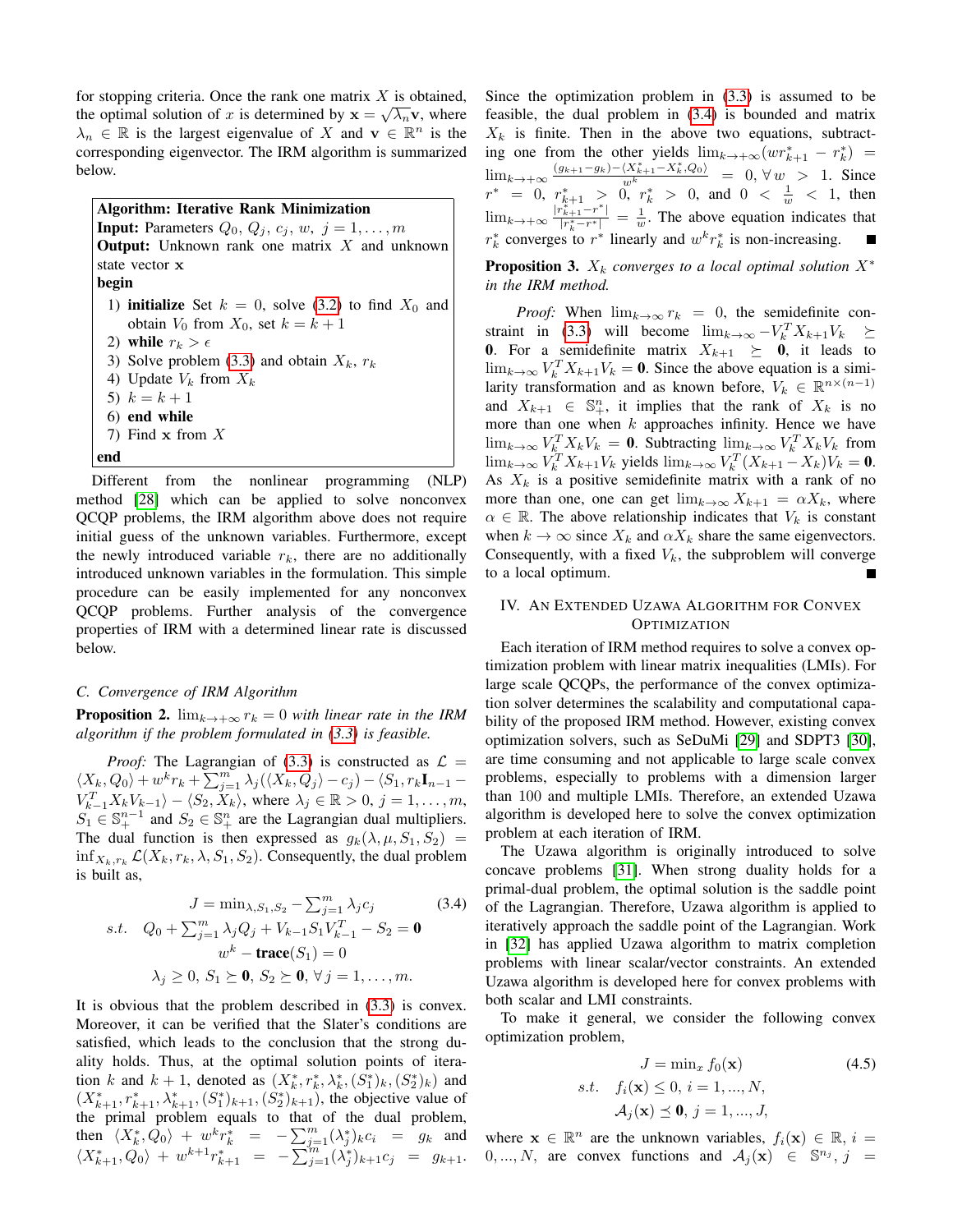1, ..., J, are LMIs. For simplicity, we define that  $\mathcal{F}(\mathbf{x}) \in$  $\mathbb{R}^{l \times l} := \text{diag}(f_1(\mathbf{x}), ..., f_N(\mathbf{x}), \mathcal{A}_1(\mathbf{x}), ..., \mathcal{A}_N(\mathbf{x}))$ . Without loss of generality, we assume that  $\mathcal{F}(x)$  is symmetric. In addition, as linear equality constraints can be written as a pair of linear inequality constraint, they are omitted in the formulation. The lagrangian function for [\(4.5\)](#page-2-1) is given by  $\mathcal{L}(\mathbf{x}, S) = f_0(\mathbf{x}) + \langle S, \mathcal{F}(\mathbf{x}) \rangle$ , where  $S \in \mathbb{R}^{l \times l}$  is the dual matrix variable. For a convex problem in [\(4.5\)](#page-2-1) satisfying Slater's condition, the strong duality holds such that the primal-dual optimal pair,  $(x^*, S^*)$ , has the relationship such that  $\sup_{S} \inf_{\mathbf{x}} \mathcal{L}(\mathbf{x}, S) = \mathcal{L}(\mathbf{x}^*, S^*) = \inf_{\mathbf{x}} \sup_{S} \mathcal{L}(\mathbf{x}, S).$ 

Consequently, the saddle point of the Lagrangian is the optimal pair,  $(x^*, S^*)$ , which can be determined via the Uzawa's algorithm. As the initial value of Lagrangian multipliers is trivial for a convex problem,  $S_0 = 0$  is selected as the starting point and the iteration procedure of the extended Uzawa algorithm is formulated as

<span id="page-3-0"></span>
$$
\mathbf{x}_h = \arg\min_{\mathbf{x}} \mathcal{L}(\mathbf{x}, S_{h-1})
$$
\n
$$
S_h = [S_{h-1} + \delta_h \mathcal{F}(x_h)]_+,
$$
\n(4.6)

where  $\delta_h > 0$  is the step size at iteration h and the operator  $[\bullet]_+$  is defined according to the data type of ' $\bullet'$ . For a vector  $s \in \mathbb{R}^l$ ,  $[s_i]_+ = \max(0, s_i), i = 1, ..., l$ . While for a matrix  $S \in \mathbb{S}^l$  with eigenvalues  $\lambda \in \mathbb{R}^l$  and corresponding eigenvectors  $V \in \mathbb{R}^{l \times l}$ ,  $[S]_+ = V$ **diag** $(\max(\lambda, 0))V^T$ , where  $max(\lambda, 0)$  will replace negative value elements in  $\lambda$  with zeros. The following efforts focus on the convergence proof of the extended Uzawa algorithm stated in [\(4.6\)](#page-3-0). The convergence proof of Uzawa algorithm for convex problems with linear scalar/vector constraints can be found in [\[32\]](#page-6-29), [\[33\]](#page-6-30). However, the statement below focuses on proving the convergence of the extended Uzawa algorithm developed to solve more general convex problems including LMI constraints.

<span id="page-3-2"></span>**Assumption 4.**  $\mathcal{F}(\mathbf{x})$  *is Lipchitz continuous. Namely, for any*  $\mathbf{x}_1, \mathbf{x}_2, \|\mathcal{F}(\mathbf{x}_1) - \mathcal{F}(\mathbf{x}_2)\|_F \leq L(\mathcal{F}) \|\mathbf{x}_1 - \mathbf{x}_2\|_F$  holds for *some nonnegative constant*  $L(F)$ *.* 

<span id="page-3-3"></span>**Assumption 5.** The objective function  $f_0(\mathbf{x})$  is strongly con*vex.*

We first establish a preparatory lemma for the convergence proof.

<span id="page-3-1"></span>Lemma 6. *Let*(x ∗ , S<sup>∗</sup> ) *be an optimal primal-dual pair for [\(4.5\)](#page-2-1), then for each*  $\delta \ge 0$ *, we have*  $S^* = [S^* + \delta \mathcal{F}(\mathbf{x}^*)]_+$ *.* 

*Proof:* As  $(x^*, S^*)$  is an optimal primal-dual pair, then  $\langle S^*, \mathcal{F}(\mathbf{x}^*) \rangle = 0, S^* \succeq \mathbf{0}$ , and  $\mathcal{F}(\mathbf{x}^*) \preceq \mathbf{0}$ . Additionally, based on the fact that matrices  $\mathcal{F}(\mathbf{x}^*)$  and  $S^*$  are symmetric, then  $S^* \mathcal{F}(\mathbf{x}^*)$  is diagonalizable and can be written as  $S^* \mathcal{F}(\mathbf{x}^*)$  =  $\mathcal{F}(\mathbf{x}^*)S^* = Q\Lambda_{S^*}\Lambda_{\mathcal{F}(\mathbf{x}^*)}Q^T = \mathbf{0}$ , where  $\Lambda_{S^*}\Lambda_{\mathcal{F}(\mathbf{x}^*)} = \mathbf{0}$ ,  $\Lambda_{\mathcal{F}(\mathbf{x}^*)} \preceq \mathbf{0}$ , and  $\Lambda_{S^*} \succeq \mathbf{0}$ . Consequently, we can get  $[S^* +]$  $\delta \mathcal{F}(\mathbf{x}^*)$ <sub>+</sub> =  $Q[\Lambda_{S^*} + \delta \Lambda_{\mathcal{F}(\mathbf{x}^*)}]$ + $Q^T = S^*$ . When  $\mathcal{F}(\mathbf{x}^*)$  is a scalar constraint, Lemma [\(6\)](#page-3-1) degenerates to  $\lambda^* = [\lambda^* +$  $\delta \mathcal{F}(\mathbf{x}^*)$ ]<sub>+</sub>, where  $\lambda^* \in \mathbb{R}$  is the dual variable of  $\mathcal{F}(\mathbf{x}^*)$ . П

Proposition 7. *Assuming problem [\(4.5\)](#page-2-1) satisfies Assumptions* [\(4\)](#page-3-2) and [\(5\)](#page-3-3) and the step size  $\delta_h$  in [\(4.6\)](#page-3-0) satisfies  $0 < \inf \delta_h \leq$  $sup\delta_h < 2\xi / ||L(\mathcal{F})||^2$ , where  $\xi$  and  $L(\mathcal{F})$  are the parameters *in the two aforementioned assumptions, respectively, then the sequence obtained from [\(4.6\)](#page-3-0) will converge to the global optimum of the convex problem [\(4.5\)](#page-2-1) when its strong duality holds.*

*Proof:* At each iteration h of the extended Uzawa algorithm defined in [\(4.6\)](#page-3-0), the solution  $x<sub>h</sub>$  minimizes  $\mathcal{L}(\mathbf{x}, S_{h-1}) = f(\mathbf{x}) + \langle S_{h-1}, \mathcal{F}(\mathbf{x}) \rangle$ , then the first order optimality condition is expressed as

<span id="page-3-4"></span>
$$
\nabla f(\mathbf{x}_h) + \left[ \langle S_{h-1}, \frac{\partial \mathcal{F}}{\partial(\mathbf{x}_h^1)} \rangle, \dots, \langle S_{h-1}, \frac{\partial \mathcal{F}}{\partial(\mathbf{x}_h^n)} \rangle \right]^T = 0, \quad (4.7)
$$

where the superscript denotes the index of vector x. Moreover, as  $f_i$ ,  $i = 1, ..., N$ , is a convex function and  $A_j$ ,  $j = 1, ..., J$ , is a LMI, the first order condition holds for the constructed  $\mathcal F$ in the form of

<span id="page-3-5"></span>
$$
\mathcal{F}(\mathbf{x}) - \mathcal{F}(\mathbf{x}_h) \succeq \sum_{i=1}^n \frac{\partial \mathcal{F}}{\partial(\mathbf{x}_h^i)} (\mathbf{x}^i - \mathbf{x}_h^i).
$$
 (4.8)

From [\(4.7\)](#page-3-4) and [\(4.8\)](#page-3-5), one can get

<span id="page-3-6"></span>
$$
\langle \nabla f(\mathbf{x}_h), \mathbf{x} - \mathbf{x}_h \rangle + \langle S_{h-1}, \mathcal{F}(\mathbf{x}) - \mathcal{F}(\mathbf{x}_h) \rangle \ge 0. \quad (4.9)
$$

At the optimal point, the inequality relationship stated in [\(4.9\)](#page-3-6) will be satisfied as well when substituting  $(\mathbf{x}_h, S_{h-1})$  by the primal-dual pair  $(x^*, S^*)$ , which is expressed as

<span id="page-3-7"></span>
$$
\langle \nabla f_0(\mathbf{x}^*), \mathbf{x} - \mathbf{x}^* \rangle + \langle S^*, \mathcal{F}(\mathbf{x}) - \mathcal{F}(\mathbf{x}^*) \rangle \ge 0. \quad (4.10)
$$

Since the inequality relationships in [\(4.9\)](#page-3-6) and [\(4.10\)](#page-3-7) hold for all x, substituting x in [\(4.9\)](#page-3-6) by  $x^*$  and [\(4.10\)](#page-3-7) by  $x_h$  and then adding them gives

<span id="page-3-8"></span>
$$
\langle \nabla f(\mathbf{x}_h) - \nabla f(\mathbf{x}^*), \mathbf{x}_h - \mathbf{x}^* \rangle + \langle S_{h-1} - S^*, \mathcal{F}(\mathbf{x}_h) - \mathcal{F}(\mathbf{x}^*) \rangle \le 0.
$$
 (4.11)

From Assumption [5](#page-3-3) and the properties of strongly convex function [\[34\]](#page-6-31), there must exist a sufficiently small  $\xi$  such that

<span id="page-3-9"></span>
$$
\langle \nabla f(\mathbf{x}_h) - \nabla f(\mathbf{x}^*), \mathbf{x}_h - \mathbf{x}^* \rangle \ge \xi \|\mathbf{x}_h - \mathbf{x}^*\|_F^2. \quad (4.12)
$$

Combing [\(4.11\)](#page-3-8) and [\(4.12\)](#page-3-9) gives  $\langle S_{h-1} - S^*, \mathcal{F}(\mathbf{x}_h) \mathcal{F}(\mathbf{x}^*)\rangle \le -\langle \nabla f(\mathbf{x}_h) - \nabla f(\mathbf{x}^*), \mathbf{x}_h - \mathbf{x}^* \rangle \le -\xi \|\mathbf{x}_h - \mathbf{x}^*\|_F^2.$ Since  $S_h$  in the extended Uzawa algorithm is updated via  $S_h = [S_{h-1} + \delta_h \mathcal{F}(\mathbf{x}_h)]_+$ , and Lemma [\(6\)](#page-3-1) holds for  $\delta_h$  such that  $S^* = [S^* + \delta_h \mathcal{F}(\mathbf{x}^*)]_+$ , then subtracting  $S^*$  from  $S_h$  gives  $||S_h - S^*||_F^2 = ||[S_{h-1} + \delta_h \mathcal{F}(\mathbf{x}_h)]_+ - [S^* + \delta_h \mathcal{F}(\mathbf{x}^*)]_+ ||_F^2.$ The upper bound on  $||S_h - S^*||_F^2$  is determined by

<span id="page-3-10"></span>
$$
||S_h - S^*||_F^2 \le ||S_{h-1} - S^* + \delta_h(\mathcal{F}(\mathbf{x}_h) - \mathcal{F}(\mathbf{x}^*))||_F^2
$$
  
\n
$$
\le ||S_{h-1} - S^*||_F^2 + 2\delta_h \langle S_{h-1} - S^*, \mathcal{F}(\mathbf{x}_h) - \mathcal{F}(\mathbf{x}^*) \rangle
$$
  
\n
$$
+ \delta_h^2 ||\mathcal{F}(\mathbf{x}_h) - \mathcal{F}(\mathbf{x}^*)||_F^2
$$
  
\n
$$
\le ||S_{h-1} - S^*||_F^2 - (2\xi \delta_h - \delta_h^2 L(\mathcal{F})^2) ||\mathbf{x}_h - \mathbf{x}^*||_F^2.
$$
 (4.13)

As it is assumed that  $0 < \inf_{h} \leq \sup_{h} \delta_h < 2\xi / ||L(\mathcal{F})||^2$ , there exists a  $\beta > 0$  such that  $2\xi \delta_h - \delta_h^2 L(\mathcal{F})^2 \ge \beta$  for all  $h > 1$ . Then [\(4.13\)](#page-3-10) becomes  $||S_h - S^*||_F^2 \le ||S_{h-1} - S^*||_F^2$  –  $\beta \|\mathbf{x}_h - \mathbf{x}^*\|_F^2$ , and thus the proposition is proved.  $\blacksquare$ 

Considering the aforementioned subproblem, formulated in [\(3.3\)](#page-1-2), at each iteration of IRM, a quadratic term is included in the objective function and the proximal objective is expressed as  $J = \tau(X_k \bullet Q_0 + \omega^k r_k) + \frac{1}{2} (\|X_k\|_F^2 + r_k^2)$ , where  $\tau$  is a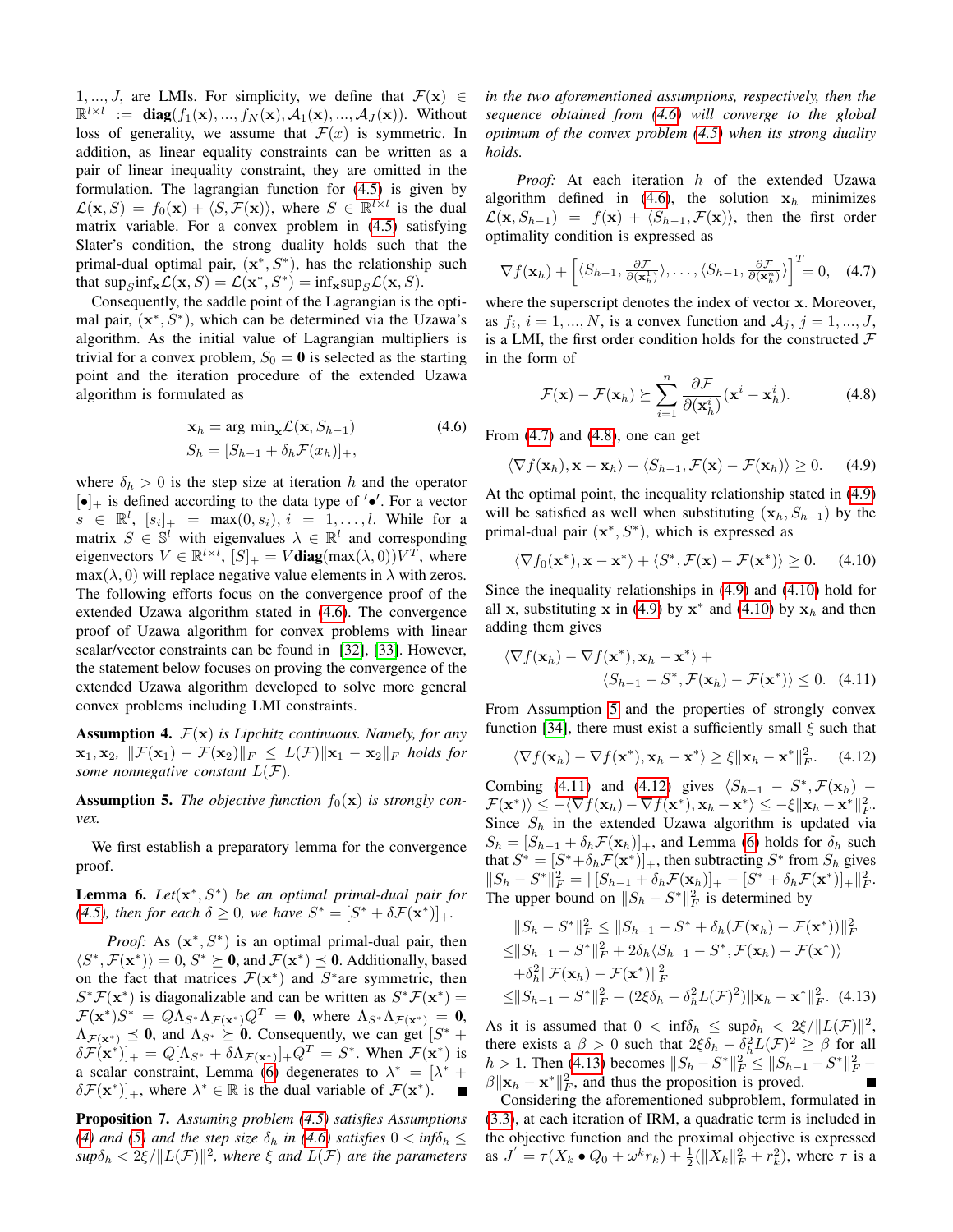weighting factor of the primary objective function. Optimizing the above proximal objective function can be handled as approximately optimizing the original objective at any prescribed accuracy as long as  $\tau$  is properly selected and the problem is bounded. As stated in problem [\(3.3\)](#page-1-2),  $X_k$  and  $r_k$  are the unknown variables to be solved at iteration step  $k$  of IRM. It is easy to check that  $J'$  is strongly convex and thus it satisfies Assumption [5.](#page-3-3) Moreover, Assumption [4](#page-3-2) and strong duality are satisfied as well due to the linear (matrix) constraints. According to the extended Uzawa algorithm, at each iteration step  $h$  the unknown variables and Lagrangian multipliers in problem [\(3.3\)](#page-1-2) are updated through [\(4.6\)](#page-3-0). Noteworthily, the initial values of Lagrangian multipliers are set as  $\lambda_i = 0$ ,  $\mu_j = 0$ ,  $S_1 = \mathbf{0}$  and  $S_2 = \mathbf{0}$  as the initial setting is trivial for a convex problem.

## V. SIMULATION

To verify the feasibility and efficiency of the proposed IRM method and the extended Uzawa Algorithm, two types of simulation examples are provided. The first one solves mixedboolean quadratic programming problems using the proposed IRM method where the subproblem at each iteration is solved via the extended Uzawa algorithm. The second one applies the IRM method in an optimal attitude control problem to verify the effectiveness of IRM in real applications. All of the simulation is run on a desktop computer with a 3.50 GHz processor and a 16 GB RAM.

#### *A. Mixed-Boolean Quadratic Programming*

In this subsection, the proposed IRM method is applied to solve mixed-boolean quadratic programming problems formulated as,

<span id="page-4-0"></span>
$$
J = \min \mathbf{x}^{T} Q_{0} \mathbf{x}
$$
  
s.t. 
$$
\mathbf{x}^{T} Q_{i} \mathbf{x} + c_{i} \leq 0, \forall i = 1,..., m, \qquad (5.14)
$$

$$
\mathbf{x}_{j} \in \{1, -1\}, \forall j \in N_{I}, \mathbf{x}_{l} \leq \mathbf{x}_{k} \leq \mathbf{x}_{u}, \forall k \notin N_{I},
$$

where  $\mathbf{x} \in \mathbb{R}^{50}$ , m is the number of inequality constraints,  $N_I$  is the index set of the integer variables, and  $x_l$  and  $x_u$ are the lower and upper bounds of the continuous variables, respectively. The matrices  $Q_0$  and  $Q_i$ ,  $i = 1, \ldots, m$ , are randomly generated and they are not necessarily positive semidefinite. Since the bivalent constraint on integer variables,  $x_j$ , can be expressed as a quadratic equality constraint in the form of  $({\bf x}_i + 1)({\bf x}_i - 1) = 0$ ,  $j \in N_I$ , problem [\(5.14\)](#page-4-0) can be converted to a nonconvex QCQP problem which can be solved by the proposed IRM method. The parameters in IRM are set as  $w = 2$  and  $\epsilon = 1e - 5$ .

The comparative results are obtained from the Tomlab mixed-integer nonlinear programming solver, 'minlpBB', which utilizes branch and bound to search for optimal solutions [\[35\]](#page-6-32). 50 random cases are generated and solved via both IRM and 'minlpBB'. For each case, the objective value obtained from both methods are recorded in Fig. [1.](#page-4-1) After comparison, the objective value obtained from IRM is always smaller than the corresponding one computed from 'minlpBB' for all of the 50 cases. These facts validate the advantages of IRM in solving nonconvex QCQP problems. Furthermore, the value of  $r_k$ , representing the second largest eigenvalue of the unknown matrix  $X$ , at each iteration is demonstrated in Fig. [2](#page-4-2) for one case. As  $r_k$  converges to a number close to zero within 9 iterations, Fig. [2](#page-4-2) verifies the convergence of the IRM method to a rank one matrix. The other cases also yield zero  $r_k$  at the convergence point. To save space, the values of  $r_k$ for the other cases are not displayed here.

For each iteration of the IRM method, it will take the extended Uzawa algorithm 1 to 2 seconds to solve the convex problem formulated in [\(3.3\)](#page-1-2) for the 50 cases discussed above. Thus, the overall computation time using the combined IRM and extended Uzawa algorithms ranges from 10 to 20 seconds. However, it takes significantly increased computational time, around 10 to 100 times longer, to find the solution of each iteration of the IRM method using the 'SeDuMi' convex optimization solver. Furthermore, the relative error, |  $\frac{J(X^*_S) - J(X^*_U)}{J(X^*_S)}$ , between objective values from 'SeDuMi', denoted by  $J(X_{S}^{*})$ , and extended Uzawa algorithm, denoted by  $J(X_U^*)$ , averages 0.41% for all 50 cases. The average computation time of the 'minlpBB' solver is 2.1 secs for the 50 cases.



Fig. 1. Comparative results between minlpBB and IRM for 50 cases

<span id="page-4-1"></span>

<span id="page-4-2"></span>Fig. 2. Value of  $r_k$  at each iteration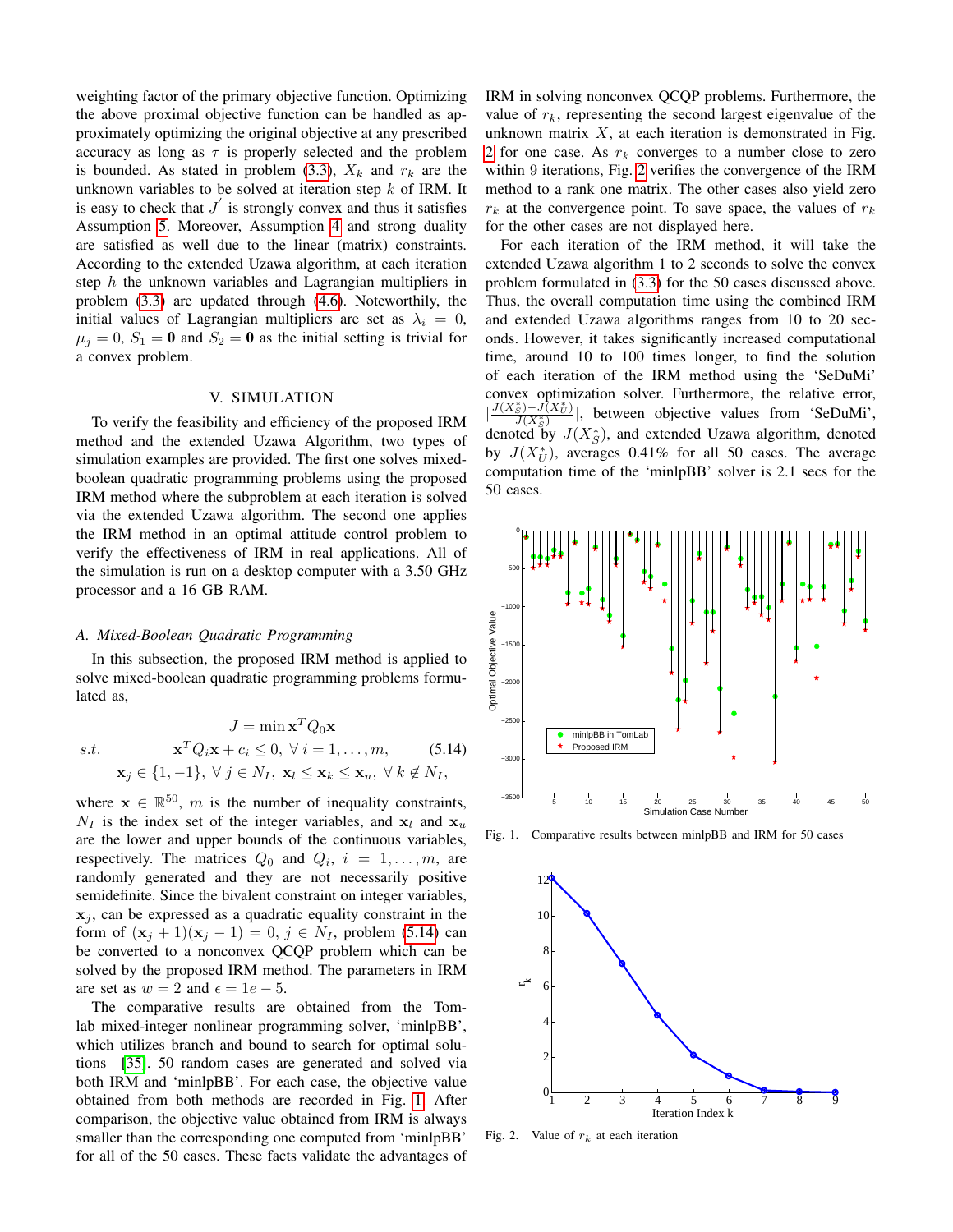### *B. Optimal Attitude Control*

To further verify the effectiveness and feasibility of IRM in real applications, the optimal attitude control problem for spacecraft is considered here. The objective of the optimal attitude control problem is to find the optimal control torque  $u \in \mathbb{R}^3$  to maneuver the orientation of spacecraft with minimum control efforts while satisfying a set of constraints over time interval  $t \in [t_0, t_f]$ . The constraints include boundary conditions, rotational dynamics, unit quaternion kinematics, and attitude forbidden and mandatory zones.

In summary, the optimal control problem to minimize total control efforts for spacecraft reorientation with constraints can be formulated as

 $\delta$ 

<span id="page-5-0"></span>
$$
\min_{\mathbf{u}, \omega, \mathbf{q}} \int_{t_0}^{t_f} \mathbf{u}^T \mathbf{u} dt
$$
(5.15)  
s.t.  

$$
\mathbf{J}\dot{\omega}(t) = \mathbf{J}\omega \times \omega + \mathbf{u}
$$

$$
\dot{\mathbf{q}}(t) = \frac{1}{2}\Omega(t)\mathbf{q}(t), ||\mathbf{q}|| = 1
$$

$$
\mathbf{q}^T M_{fi} \mathbf{q} \le 0, l = 1, \cdots, n'
$$

$$
\mathbf{q}^T M_{m_s} \mathbf{q} \ge 0, s = 1, \cdots, h'
$$

$$
|\mathbf{u}_i| \le \beta_{u_i}, |\omega_i| \le \beta_{\omega_i}, i = 1, 2, 3
$$

$$
\omega(t_0) = \omega_0, \omega(t_f) = \omega_f, \mathbf{q}(t_0) = \mathbf{q}_0, \mathbf{q}(t_f) = \mathbf{q}_f,
$$

where  $J = diag(J_1, J_2, J_3)$  represents the moment of inertia matrix of the spacecraft in the body frame,  $\omega$  =  $[\omega_1, \omega_2, \omega_3]^T \in \mathbb{R}^3$  denotes the spacecraft angular velocity in the body frame, and  $\mathbf{q} = [q_1, q_2, q_3, q_4]^T \in \mathbb{R}^4$ ,  $\|\mathbf{q}\| = 1$ denotes the attitude in unit quaternions. In addition,  $\omega_0$ ,  $\mathbf{q}_0$ ,  $\omega_f$ , and  $q_f$  represent boundary conditions on angular velocity and attitude orientation.  $n'$  and  $h'$  represent the number of forbidden and mandatory zones, respectively.  $\beta_{u_i}$  and  $\beta_{\omega_i}$ ,  $i = 1, 2, 3$  denote upper bounds of the control torque and the angular velocity elements, respectively. The forbidden zone matrices,  $M_{f_l} \in \mathbb{R}^{4 \times 4}$ ,  $l = 1, \dots, n'$  are determined by the vector,  $\mathbf{x}_{F_l} \in \mathbb{R}^3$ , to be avoided with a constrained angle  $\theta_{F_l}$ . The mandatory zone matrices,  $M_{f_s} \in \mathbb{R}^{4 \times 4}$ ,  $s = 1, \dots, h'$ , are determined similarly by vector  $\mathbf{x}_{M_s} \in \mathbb{R}^3$  and angle  $\theta_{M_s}$ . More detailed description of the optimal attitude control problem can be referred to [\[36\]](#page-6-33).

By utilizing the discretization technique, the optimal attitude control problem formulated as a NLP problem in [\(5.15\)](#page-5-0) can be transformed into a nonconvex QCQP problem in the form of [\(2.1\)](#page-1-0). One simulation result is demonstrated here to reorient the spacecraft with minimum total control efforts while preventing its telescope pointing vector from the three forbidden zones and keeping the antenna vector in the mandatory zone within  $t \in [0, 20]$  seconds. Three forbidden zones are randomly selected without overlapping each other but may overlap with the mandatory zone. In addition, both initial and terminal attitude are properly selected to prevent violation of the attitude constraints. The spacecraft is assumed to carry a light-sensitive telescope with a fixed boresight vector  $y_t$ , defined as  $y_t = [0, 1, 0]^T$ , while the boresight vector of the antenna is set as  $y_a = [0, 0, 1]^T$ , both in the spacecraft body frame. The other simulation parameters are given in Table [I.](#page-5-1)

Figure [3](#page-5-2) presents the trajectories of the telescope pointing vector and the antenna pointing vector in the constrained threedimensional (3D) space. The value of  $r_k$  at each iteration

<span id="page-5-1"></span>TABLE I SIMULATION PARAMETERS FOR OPTIMAL ATTITUDE CONTROL PROBLEM

| Parameter                 | Value                                                                    |
|---------------------------|--------------------------------------------------------------------------|
| J                         | diag[54,63,59] $kg·m2$                                                   |
| $ \omega_i , i = 1, 2, 3$ | $< 0.3$ rad/s                                                            |
| $ u_i , i = 1, 2, 3$      | $\leq$ 3 rad/s <sup>2</sup>                                              |
| Initial Attitude $q_0$    | $[0.82, 0.52, -0.12, -0.23]^{T}$                                         |
| Terminal Attitude $q_f$   | $[0.275386, -0.51, -0.78, -0.24]$ <sup>T</sup>                           |
| Mandatory zone 1          | $\mathbf{x}_{M_1} = [-0.81, 0.55, -0.19]^T, \theta_{M_1} = 70^{\circ}$   |
| Forbidden zone 1          | $\mathbf{x}_{F_1} = [0, -1, 0]^T$ , $\theta_{F_1} = 40^\circ$            |
| Forbidden zone 2          | $\mathbf{x}_{F_2} = [0, 0.82, 0.57]^T, \theta_{F_2} = 30^{\circ}$        |
| Forbidden zone 3          | $\mathbf{x}_{F_3} = [-0.12, -0.14, -0.98]^T$ , $\theta_{F_3} = 20^\circ$ |

is provided in Fig. [4,](#page-6-34) which indicates that  $r_k$  converges to zero within a few iterations. Furthermore, we find comparative results solved via the commercial NLP solver, SNOPT [\[35\]](#page-6-32). Depending on the initial guess of the unknown variables, the NLP solver cannot guarantee a convergent solution. When a group of initial guess is randomly generated, the convergent solutions from NLP solver lead to two sets of objective value, 31.79 and 76.92. However, the objective value found from IRM is 23.72, which reduces 25.39% compared to the smallest objective value obtained from NLP solver. This simulation example verifies the feasibility of implementing IRM in a real optimal control problem. It takes the IRM 743.6 secs to generate the optimal solution while the NLP solvers takes a average of 8.4 secs for convergent cases.



<span id="page-5-2"></span>Fig. 3. Trajectory of the telescope pointing vector (red) and the antenna point vector (black) in 3D space. The blue star and blue circle represent the initial and terminal orientations, respectively. The cone with black boresight vector represents the mandatory zone and the other three are the forbidden zones

#### VI. CONCLUSIONS

This paper proposes an Iterative Rank Minimization (IRM) method to solve nonconvex quadratically constrained quadratic programming (QCQP) problems. The subproblem at each iteration of IRM is formulated as a semidefinite programming (SDP) problem and an extended Uzawa algorithm, based on the augmented Lagrangian method, is developed to improve